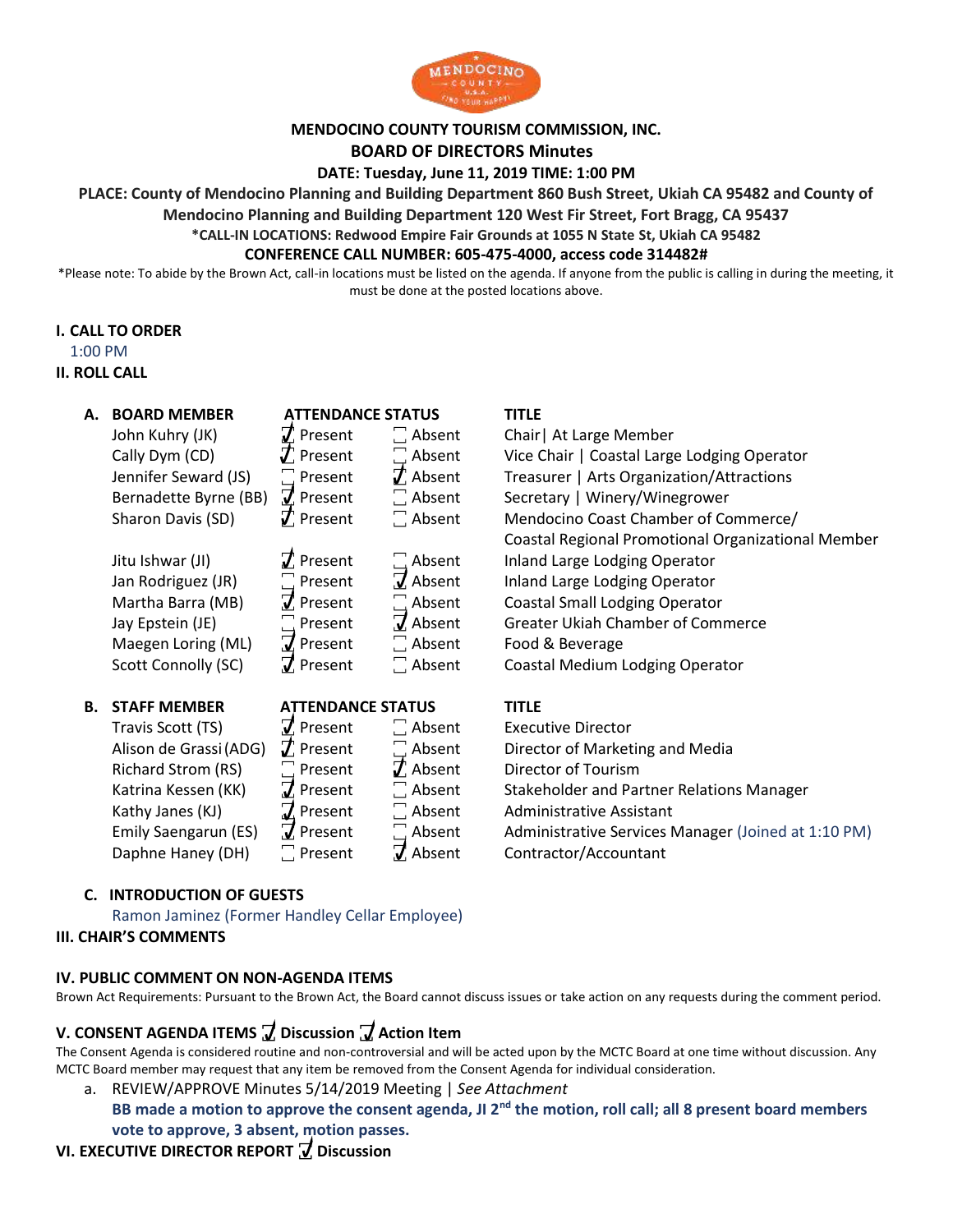- a. Wine Competition | August 2, 2019 in Boonville
- b. Coast Chamber | Update
- c. BID Advisory Report | Update | *See Attachment* | to Focus on data driven work for 20/21 BID Advisory report
- d. Point Arena possibly returning to the BID | Update: met with Point Arena, we will know on Friday if they have voted to return to the BID. To be the on the 6/18/2019 BID calendar.
- e. IPW U.S. Travel Association | Update: joined Katrina and Richard last week in LA and is working to learn more about our involvement with the North Coast Tourism Council.
- f. DMAI Destinations Marketing Association International | Fundamentals |St Louis Missouri | July 20-25, 2019 | working to get the Executive Certificate
- g. DMA WEST Destinations Marketing Associations of the West | Executive Summit| Pismo Beach | July 29-31, 2019

## **VII. MARKETING COMMITTEE UPDATE ꙱ Discussion**

**(NEXT MEETING: WEDNESDAY, 7/2/2019 AT 11:00 AM)** 

- a. Committee Chair Report: the committee met last week, reviewed a potential new inspirational piece similar to a visitor guide but works to push people to the website but with this piece we will also keep our bulk guide.
- b. Cannabis Tourism | Note: possible adoption of suggested motions from Marketing Committee | *See Attachment* **꙱ Action Item ꙱**

# **Recommended motions to go before the MCTC Board of Directors: approved by the MCTC Marketing D Committee on Wednesday, June 5, 2019 i**

1. The Marketing Committee recommends to the MCTC Board of Directors that VMC staff be permitted to **c** include cannabis-related businesses and events in the business listing and event directories, MendoMoments, **u** and other public areas on the VisitMendocino.com website, marketing and public relation activities, other **s** visitor-facing print and digital collateral. **s**

# **BB made a motion to approve the suggested motion #1, SS 2nd the motion, roll call; all 8 present board o members vote to approve, 3 absent, motion passes. n**

MB – should we amend the motion to say the businesses should have structure, such as a business license? JK – We would have to revisit all of our requirement for all businesses added to our websites. MB – How will we screen to see if they have a legitimate business? **o** JI – We will need to use the same standards for everybody. **s** ADG – Legitimate store fronts and are licensed business? **s** JK – Lets revisit our policy for whom we advertise from in general, outside of this policy. **i** JK – calls for a vote. **b ∴ P**

2. The Marketing Committee recommends that in the event the Mendocino County Promotional Alliance votes to dissolve the organization and liquidate its currently held funds, and votes to distribute a portion, up to **A** 100%, of those funds to MCTC, that MCTC be permitted to use those funds for the purpose of marketing **c** cannabis tourism. **t**

### **SD made a motion to approve the suggested motion #2, MB 2nd the motion, roll call; MB votes no, all 7 o remaining board members vote to approve, 3 absent, motion passes. n**

MB – Has a problem knowing not all money came together for MCPA for the use of cannabis marketing.

JK – MCPA originally came together in the case that MCTC fell apart.

CB – We cannot dictate what the other board does.

MB – when will the come to dissolve organization?

- CD MCPA is waiting till after this meeting.
- SD We have a reserve, are you comfortable using these funds?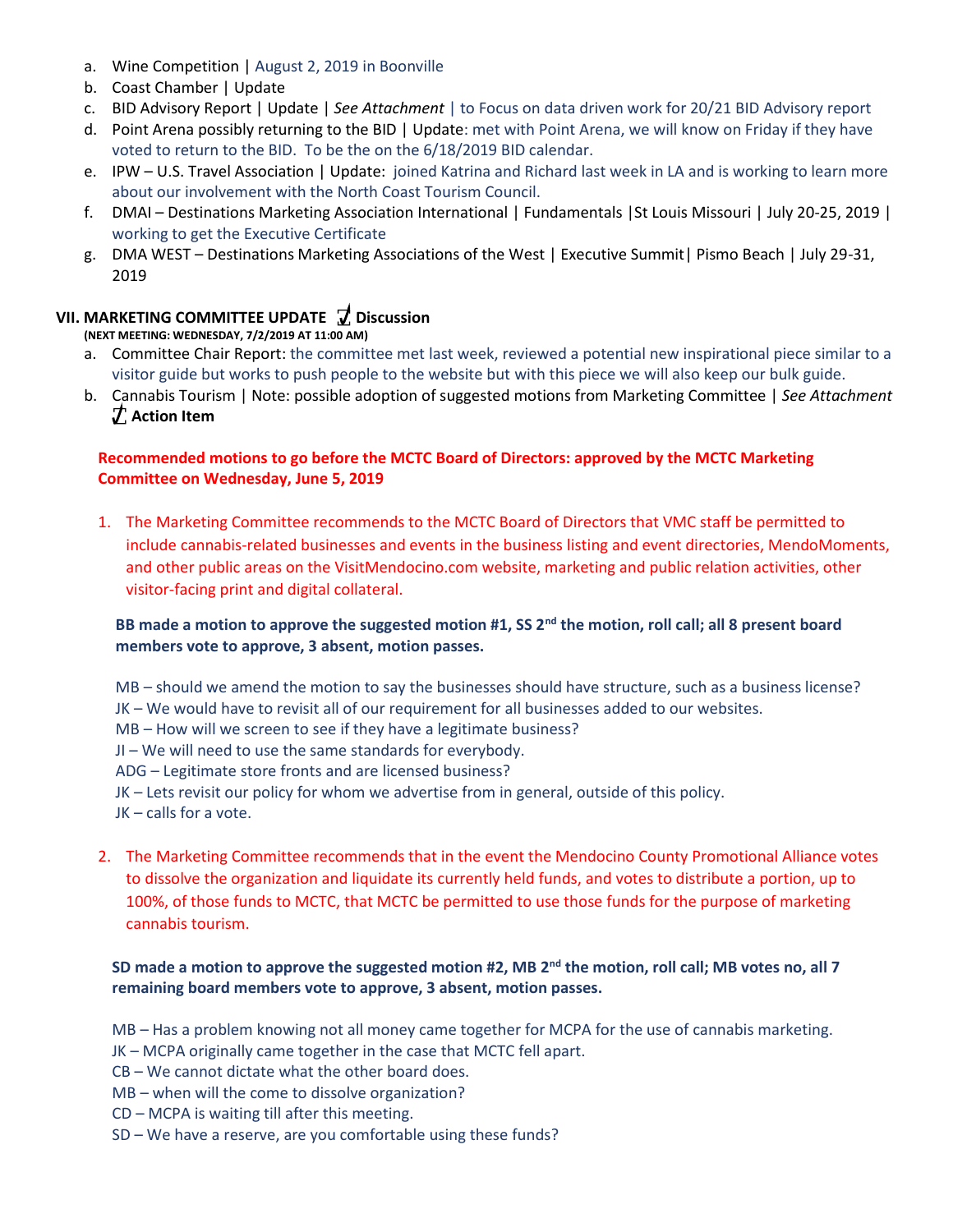TS – We are comfortable with using these funds, so we are not left behind. Would need to tell MCPA here is our intent, dissolve and write us a check.

JI – Prefers to leave the use of the funds open.

CD – Money will more than likely have strings attached. The money came from grants and mismatched funds from the Board of Supervisors. This Board, at one point, asked MCPA to take on cannabis. There should be no illusions, there will be strings attached.

JK – There is pressure from certain Board of Supervisors Members, wondering when will we market cannabis? We are making end roads towards Marketing Cannabis.

- JI It's best to do it this way and not use tax dollars.
- MS Worried about transparency.

BB – Uncomfortable with a full digital campaign for cannabis.

JK – It's not necessary to do a full campaign, add a button the site, host PR visits, there are other options.

TS – We do promote other industries in the county. Start now, at the beginning, help with what gets put out there about Mendocino County. We get to be involved in creating the Mendocino cannabis branding. ADG – Collateral and articles, there are many more options (in agreement with JK).

CD - Cannabis is not different than wine or fishing, we promote each of those. We missed the wine boat, that could have turned us into Napa. We don't want to miss this boat.

TS – a lot of discovery and staff time is needed and I expect that is what most of this money will go to. JK – calls for a vote.

- c. Marketing Campaign | *See Attachment* | Review "Find Yourself Happy" Video Ideas (Prepaid) + "Turns Out" Campaign
- d. Marketing & PR | Update | *See Attachment* | See Report
- e. 2018 Economic Impact of Travel | California VS. Mendocino | Per Request | *See Attachment* | See Report

### **VIII. ORGANIZATIONAL DEVELOPMENT COMMITTEE UPDATE ꙱ Discussion**

**(NEXT MEETING: TBD/Est: August July 2019)** 

- a. Committee Chair Report
- b. Listing of Committee Members | Per Request | *See Attachment* | See Report

### **IX. FINANCE COMMITTEE UPDATE ꙱ Discussion**

**(NEXT MEETING: WEDNESDAY, 6/26/2019 AT 11:00 AM**)

- a. Committee Chair Report
- b. Review April 2019 Financials | Not Available for Approval | *See Attachment* | See Report

#### **X. PERSONNEL COMMITTEE UPDATE**

#### (NEXT MEETING: TBD)

a. No report at this time

### **XI. FESTIVAL COMMITTEE UPDATE ꙱ Discussion**

#### **(NEXT MEETING: WEDNESDAY, 7/2/2019 AT 10:00 AM)**

- a. Committee Chair Report | Great meeting reviewed Fall/Mushroom and Spring/Earthday/Fork&Knife
- b. Visit Willits Summary | Hired an Attorney Visit Willits to remain under the Chamber
- c. Mushroom Feast | Anchor Events | Both Weekends (Home Brew Fest Willits) | Call for events
- d. Hotel Adoption Program (HAP) Review | Visited Fort Bragg on Thursday | TS Great Feedback about KK's Visits

### **XII. VISITOR SERVICES COMMITTEE UPDATE ꙱ Discussion**

**(NEXT MEETING: THURSDAY, 8/22/2019 AT 3:00 PM)** 

- a. Committee Chair Report | No report at this time
- b. In Market Survey Research | Update | Quote came in around 80k, new quote needed, recommended to be completed every 2 years.
- c. IPW | Review | International gathering of tour operators, speed dating type meetings (20 min appointments), Develop 128 for True Wine Competition, Highlight out of SF for day Trip Visits

# **XIII. FUTURE AGENDA ITEMS ꙱ Discussion**